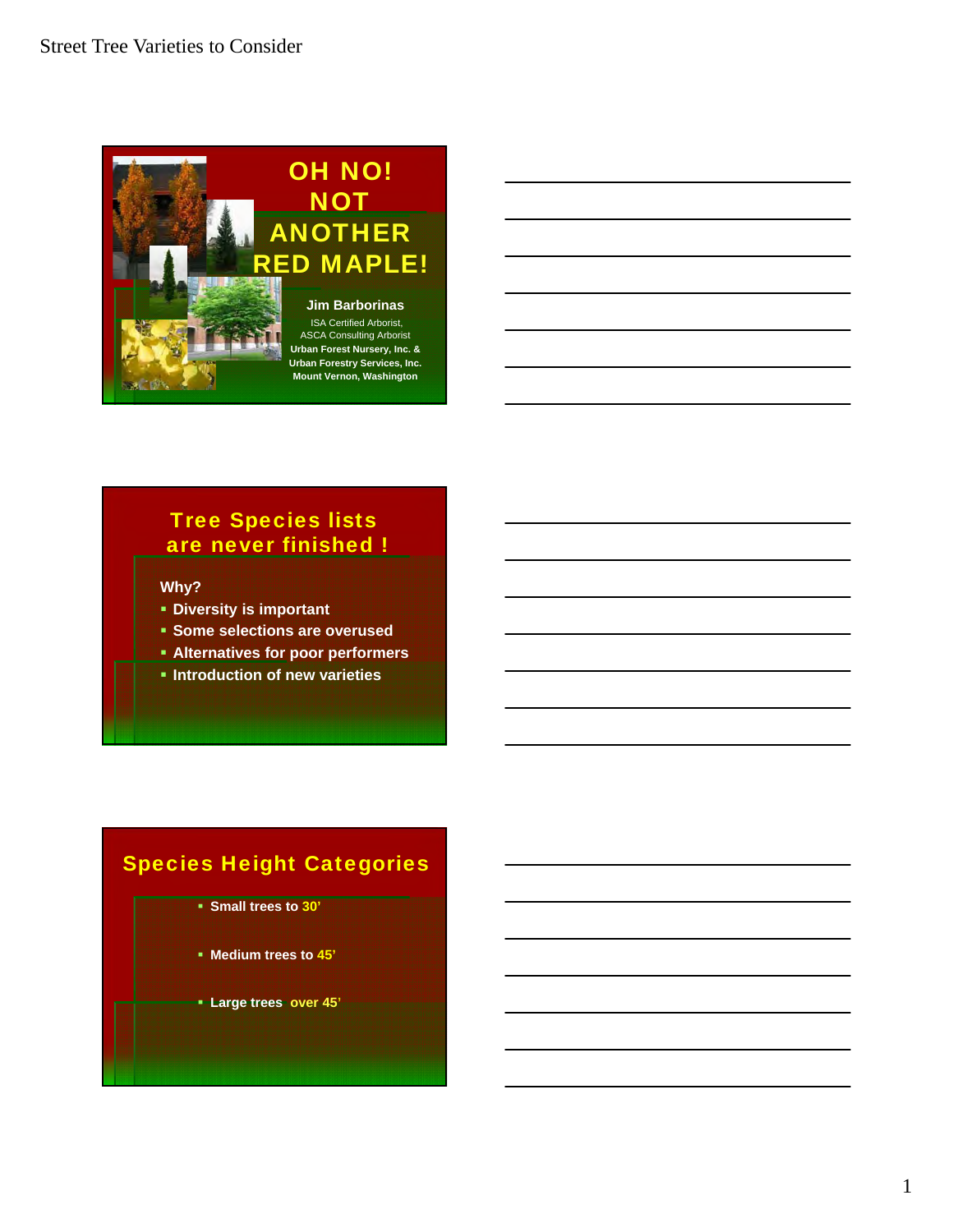





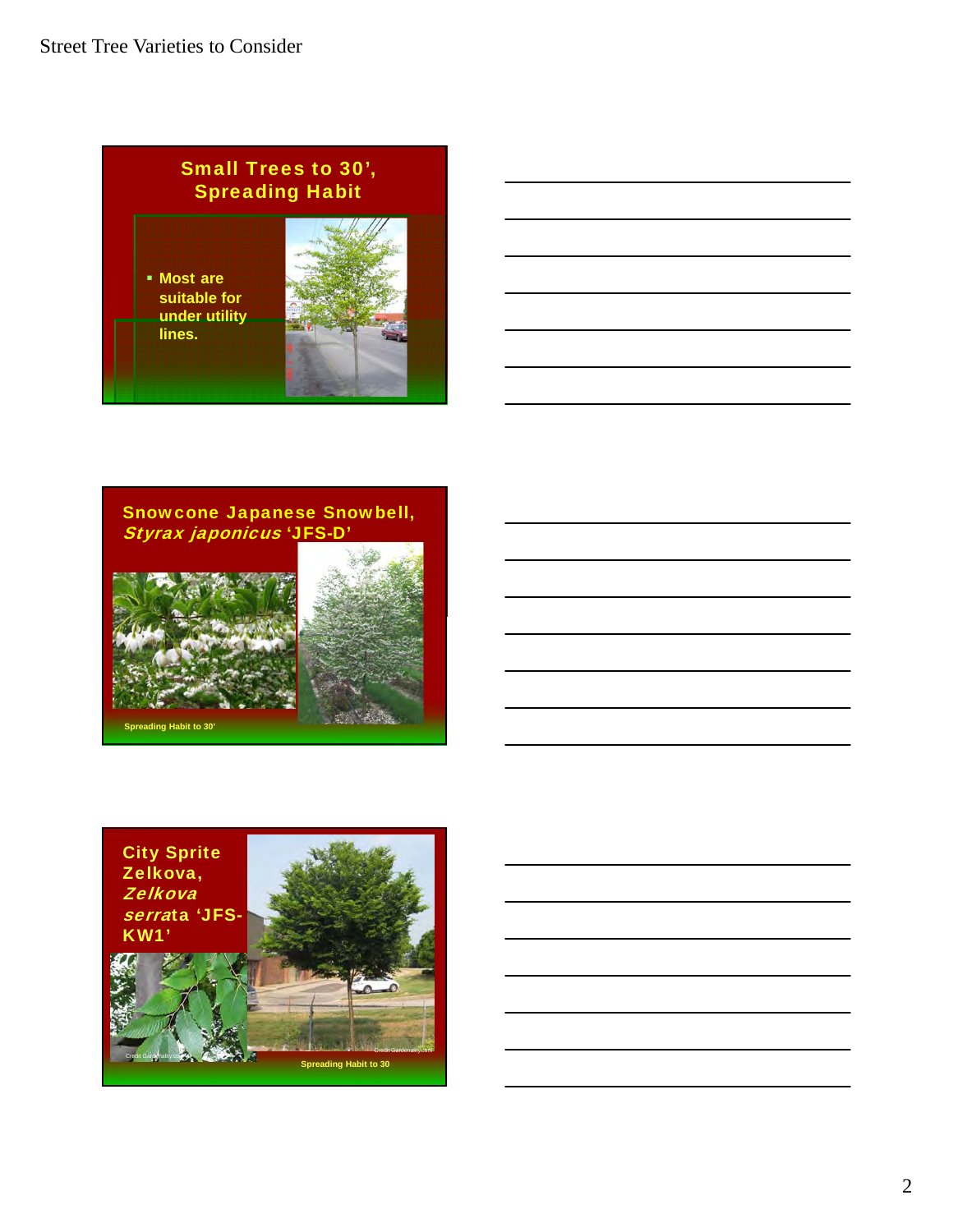





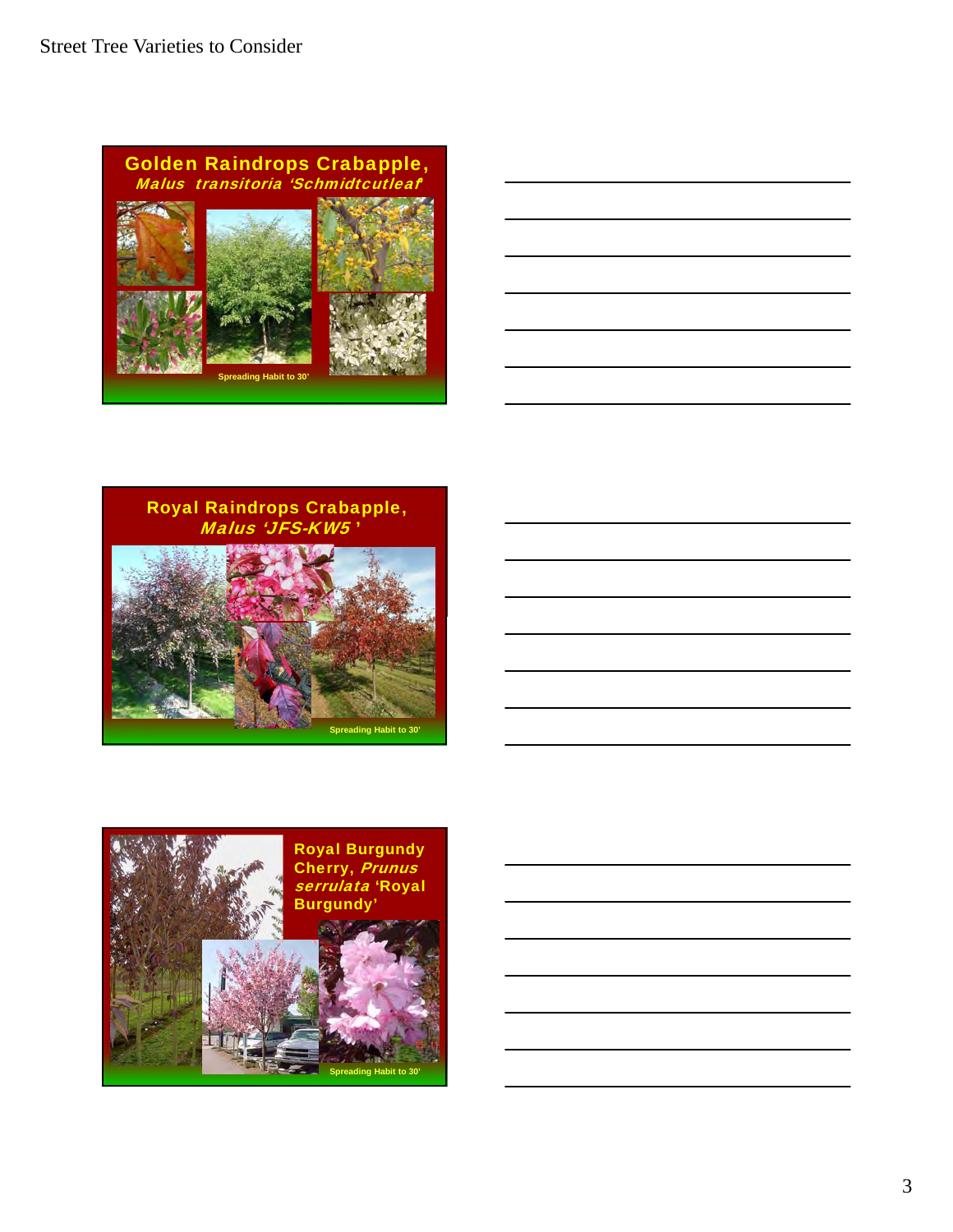







#### American Hornbeam, Carpinus caroliniana. Look for 'Ball of Fire', 'Firespire', 'Palisade' & 'Native Flame' Cultivars.

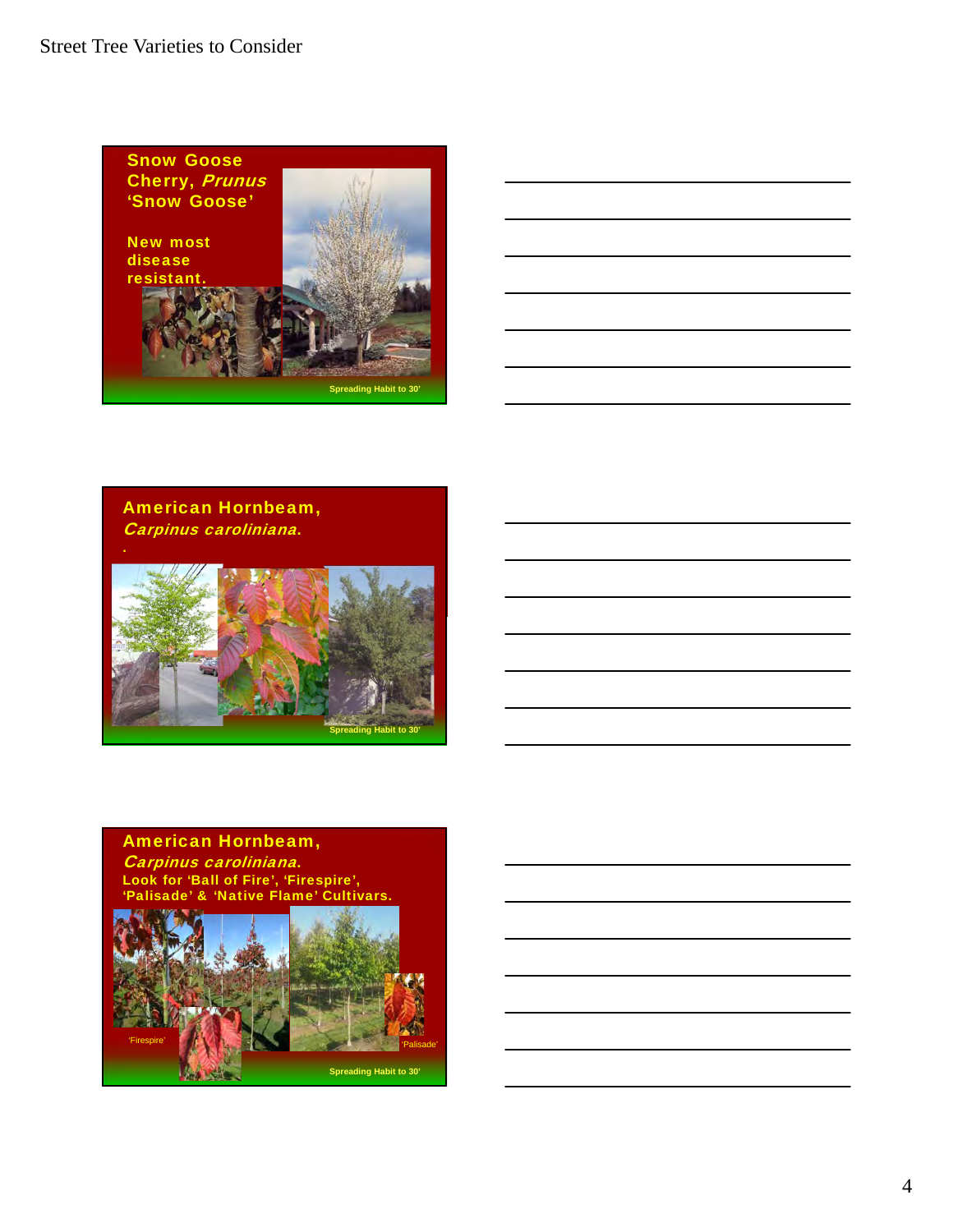





### Crimson Cloud Hawthorn, Crataegus laevigata 'Crimson Cloud'





**Spreading Habit to 30'**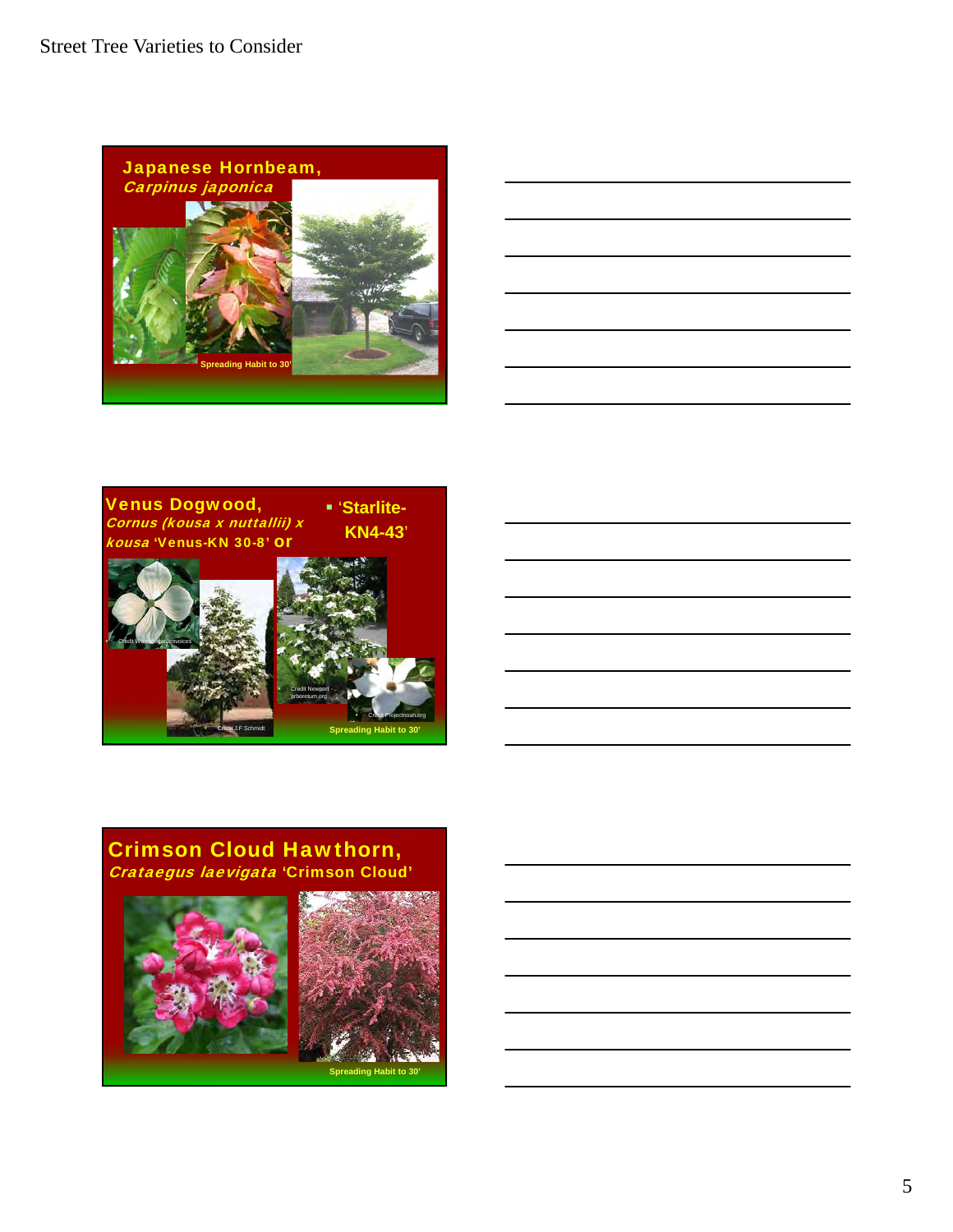Small Trees to 30', Narrow Habit. Most are suitable for under high utility lines.

'Hanna's Heart' Katsura, Cercidiphylum japonicum 'Hanna's Heart'



### Tschonoskii Flowering crab, Malus tschonoskii





**Narrow Habit to 30'**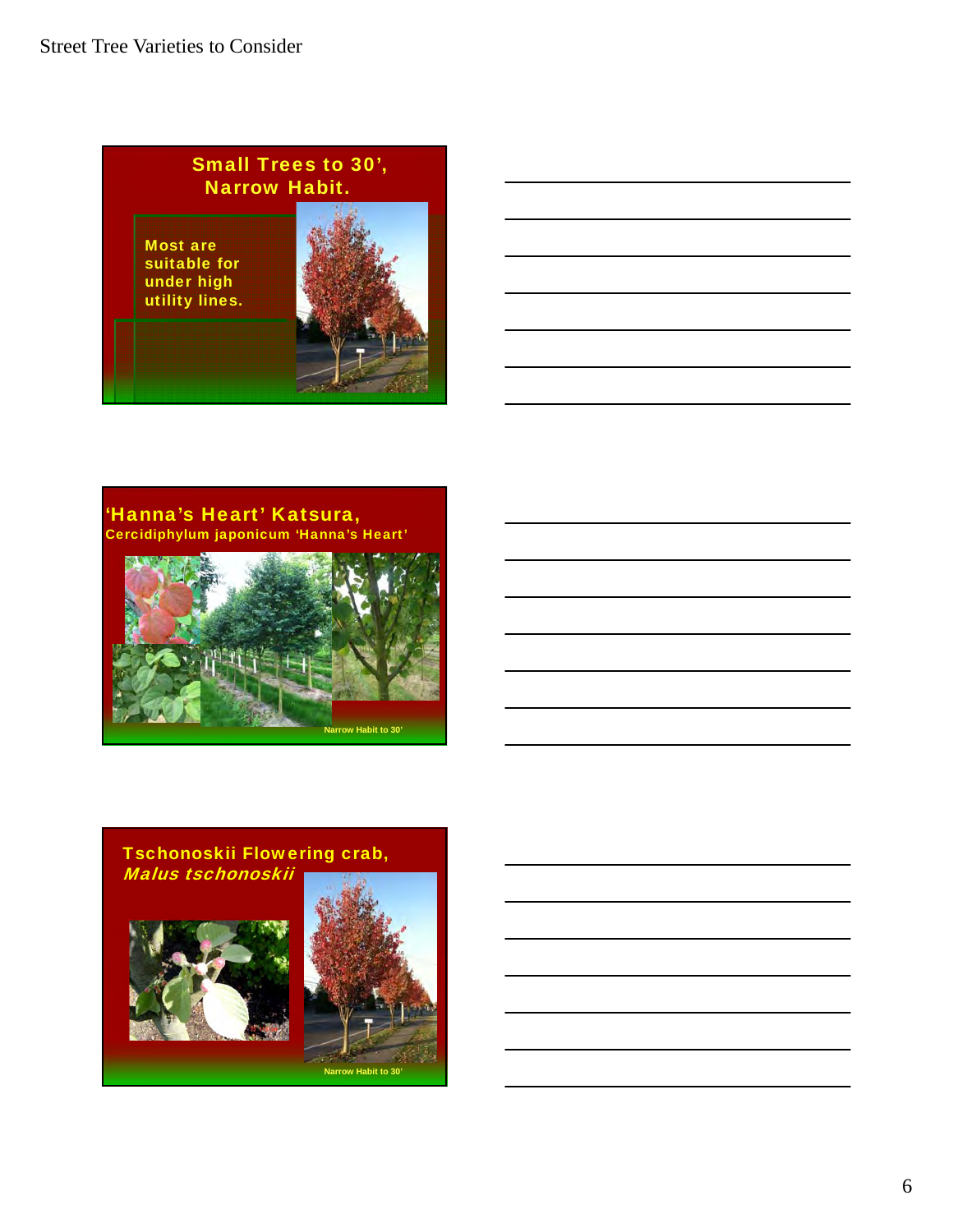





**with similar form.**

## Adirondack Crabapple, Malus 'Adirondack'



7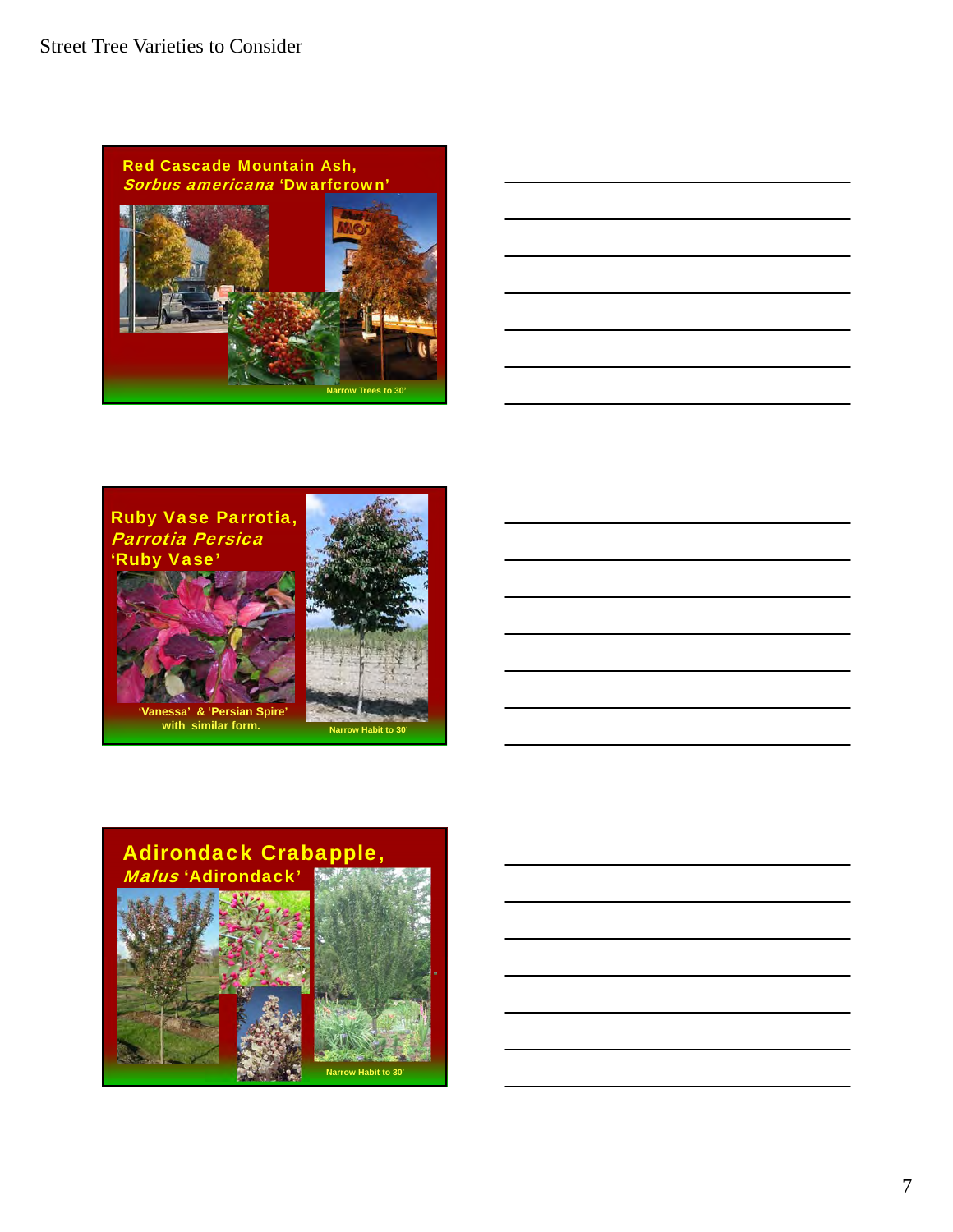



# Medium Trees to 45', Spreading Habit.





# Frontier Elm, Ulmus 'Frontier'

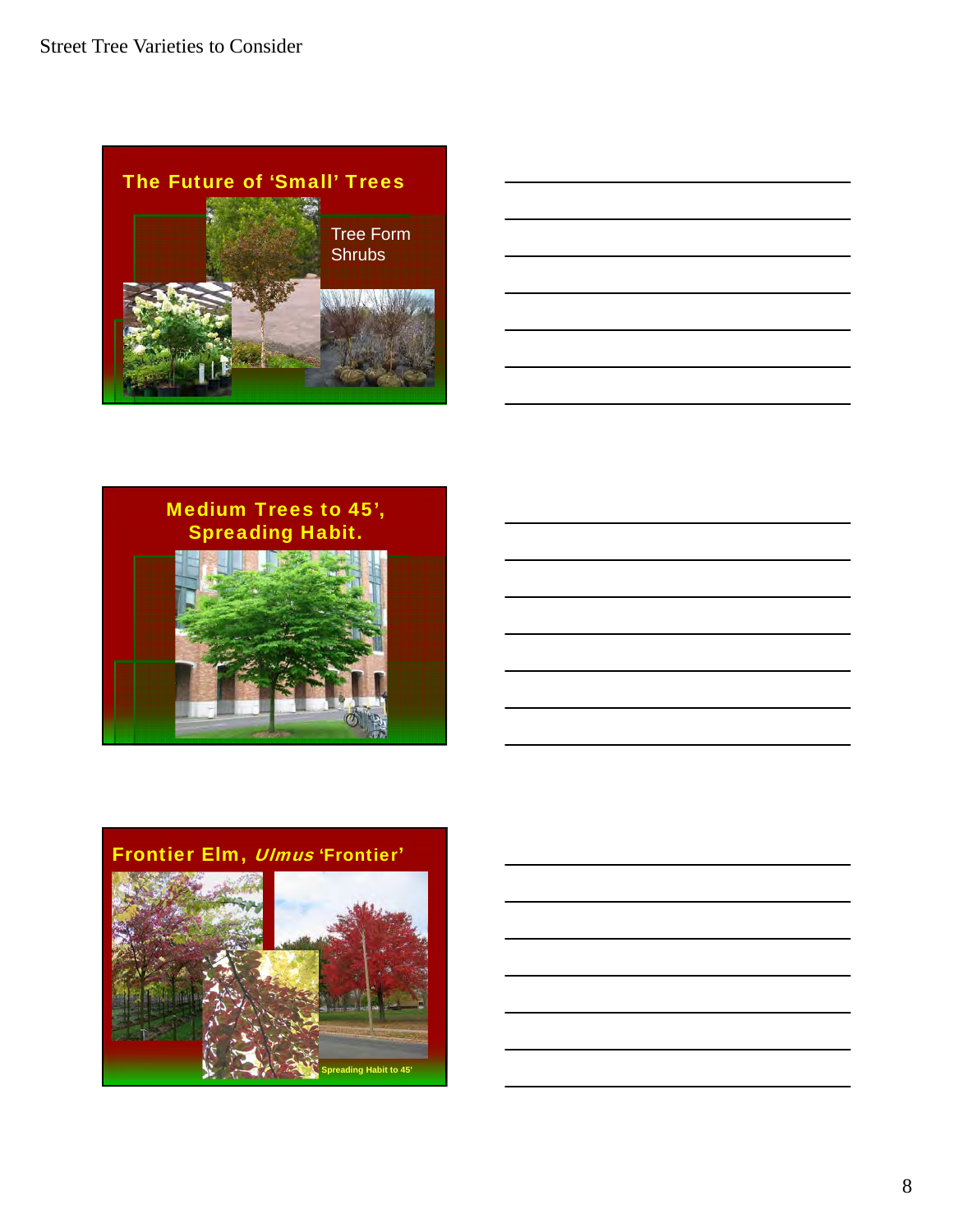

| <u> 1989 - Andrea Andrew Maria (h. 1989).</u>                                                                          |  |  |
|------------------------------------------------------------------------------------------------------------------------|--|--|
|                                                                                                                        |  |  |
| ,我们也不会有什么。""我们的人,我们也不会有什么?""我们的人,我们也不会有什么?""我们的人,我们也不会有什么?""我们的人,我们也不会有什么?""我们的人                                       |  |  |
| <u> 1989 - Johann Barn, mars ann an t-Amhainn an t-Amhainn an t-Amhainn an t-Amhainn an t-Amhainn an t-Amhainn an </u> |  |  |
| <u> 1989 - Johann Barn, amerikansk politiker (d. 1989)</u>                                                             |  |  |
|                                                                                                                        |  |  |

Sourgum, Nyssa Sylvatica



#### Sourgum, *Nyssa Sylvatica* Try 'Wildfire', 'Forum(NXXSF)', 'Afterburner', 'Red Rage', 'Tupelo' Tower'.





**Spreading Habit to 45'**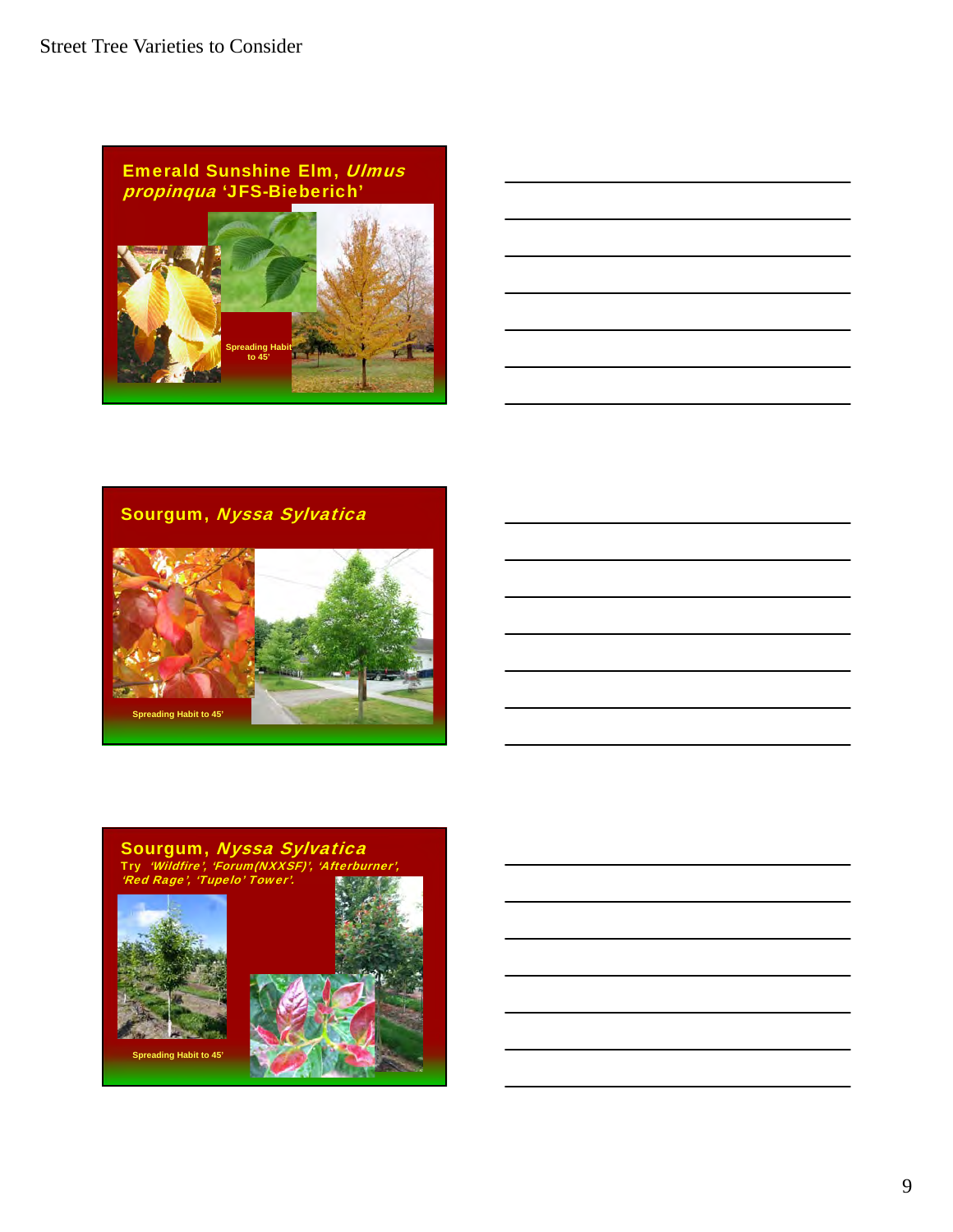

|  | ____ |
|--|------|
|  |      |
|  |      |
|  |      |



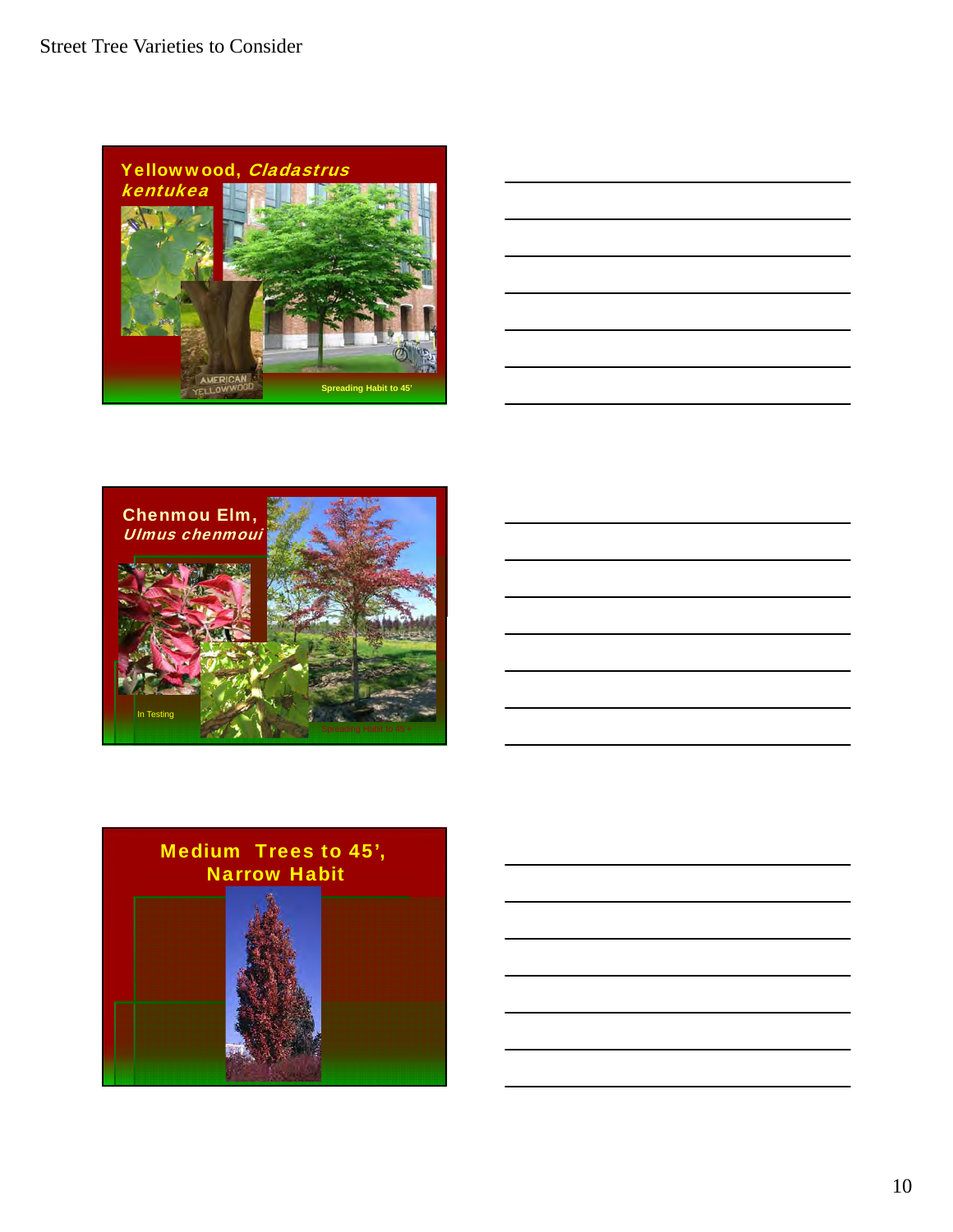





Regal Prince Oak, Quercus robur x bicolor 'Long' PP12673







**Narrow Habit to 45'**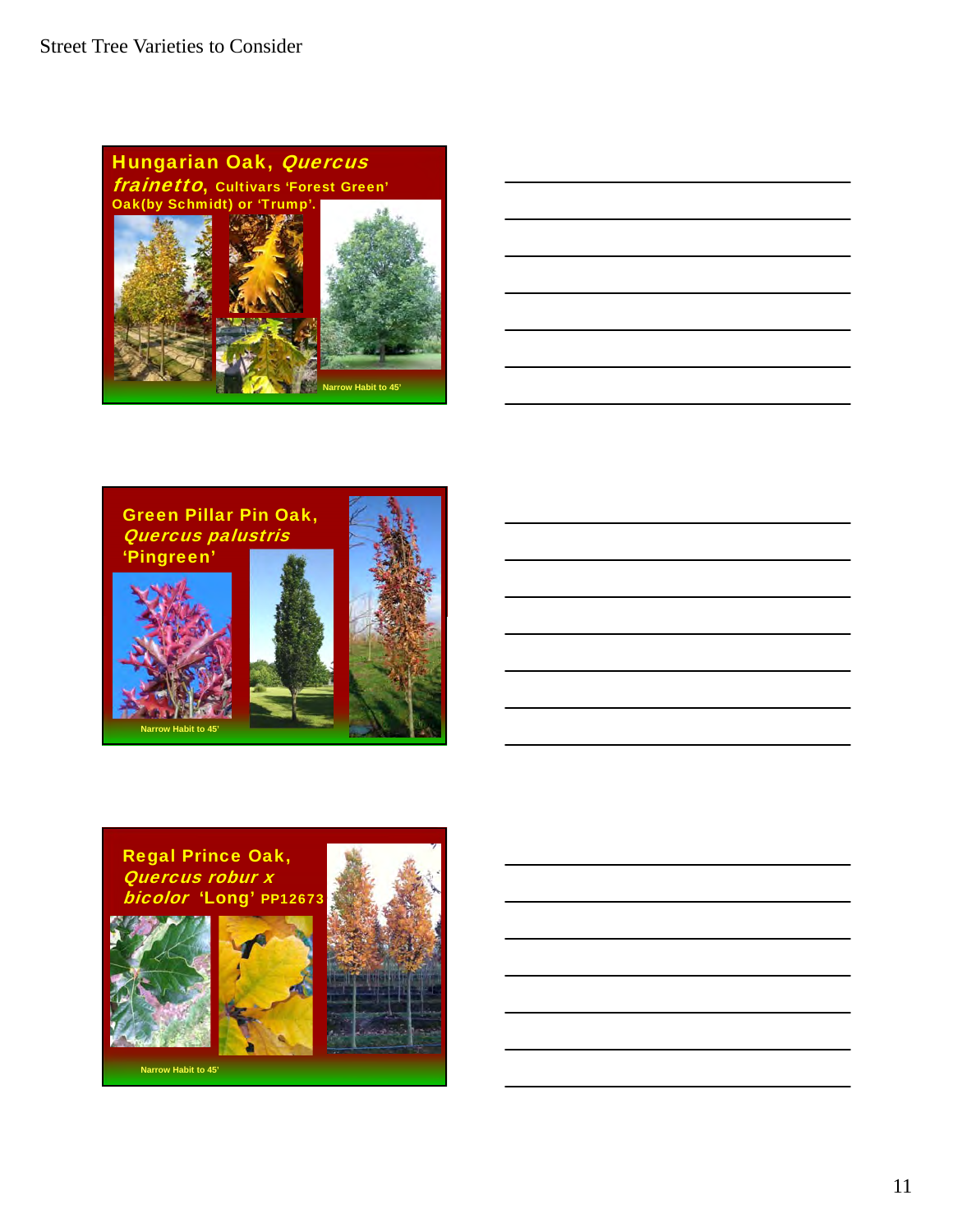





### Espresso Kentucky Coffee Tree, Gymnocladus dioicus 'Espresso-JFS'

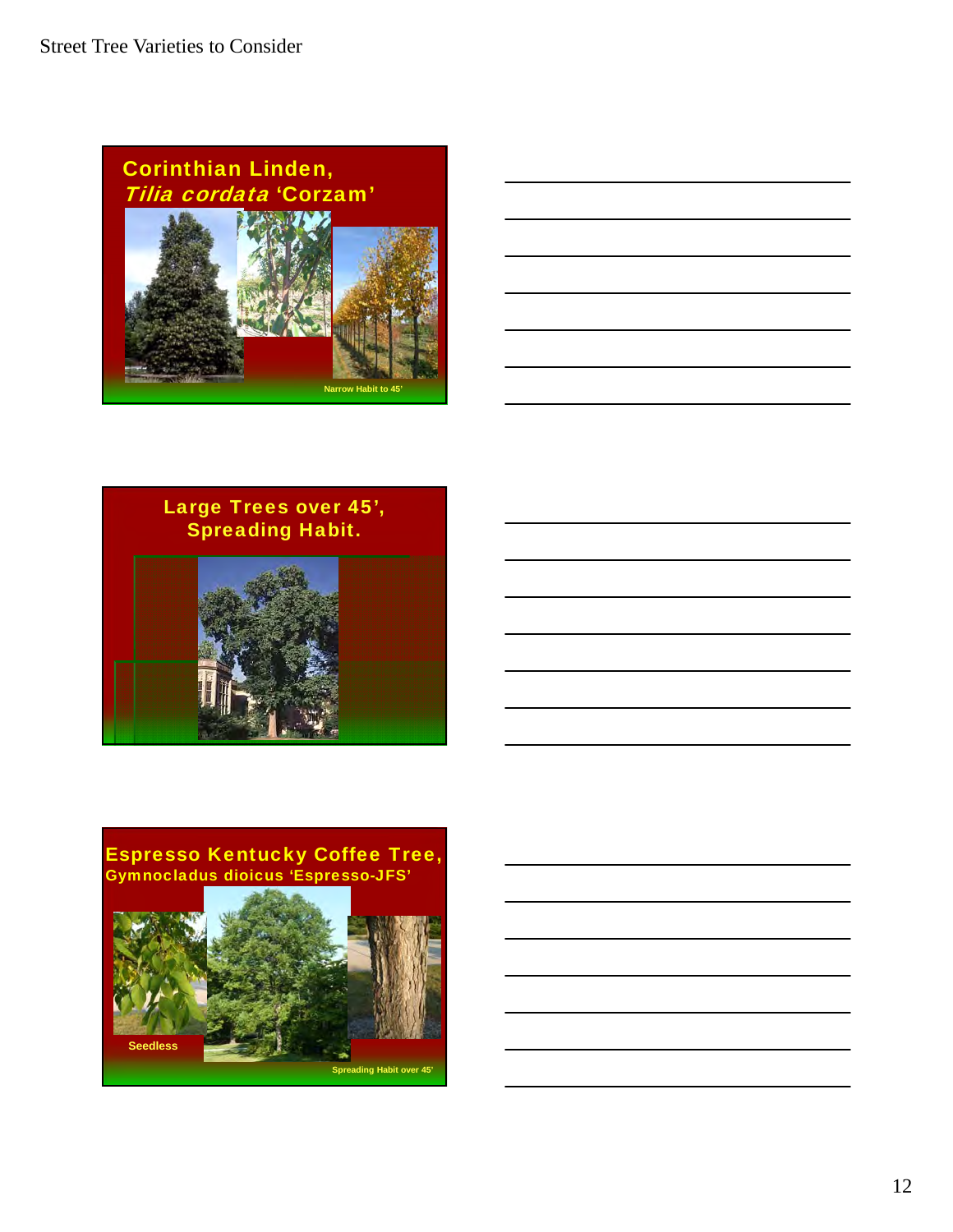

Autumn Blaze Maple, Acer x freemanii 'Jeffersred' or Celebration





**Spreading Habit over 45' Consider other Disease/Insect Resistant Varieties like Accolade, New Horizon, Homestead, Patriot, Pioneer, Prospector, Princeton and More**.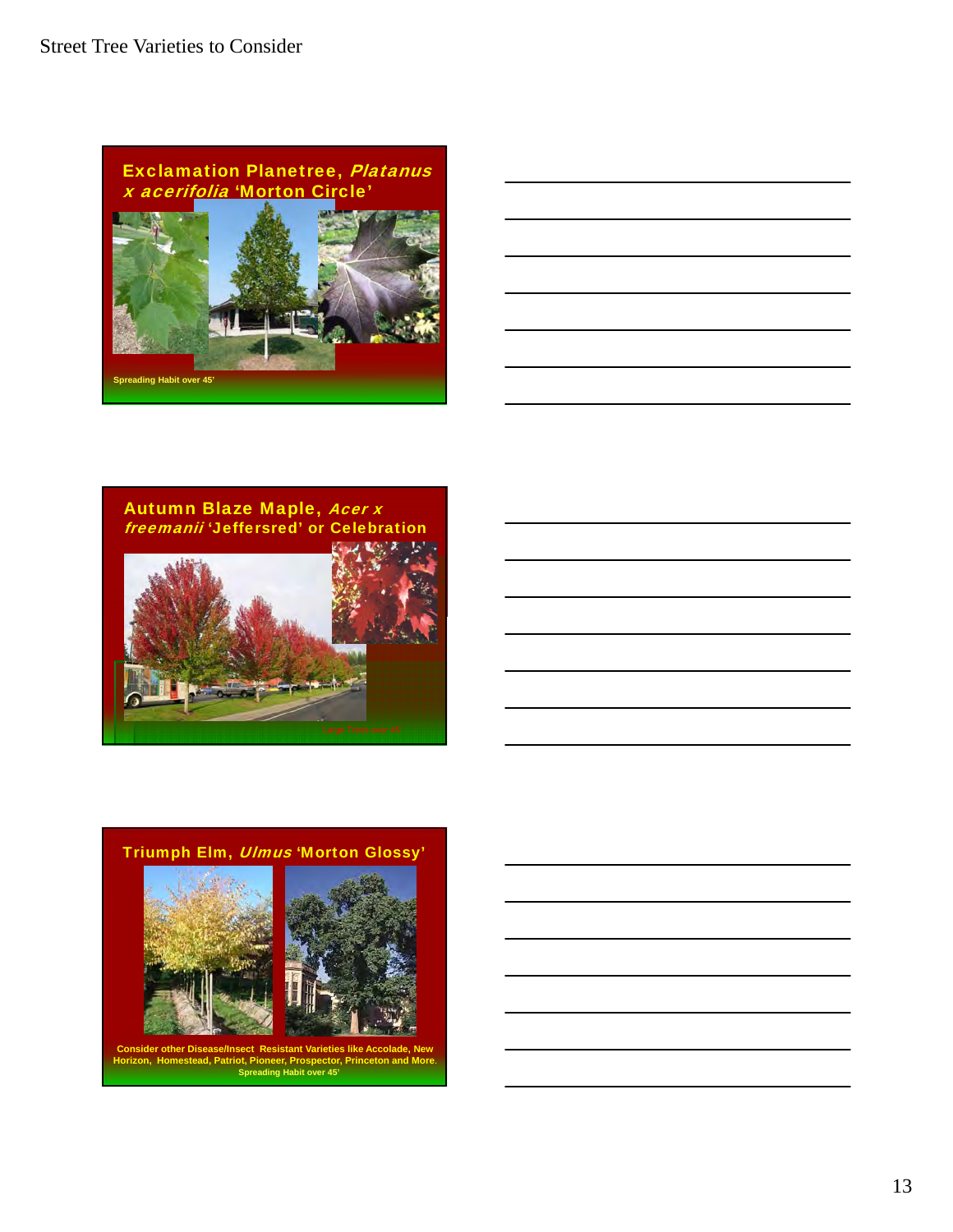



# Large Trees over 45', Narrow Habit.





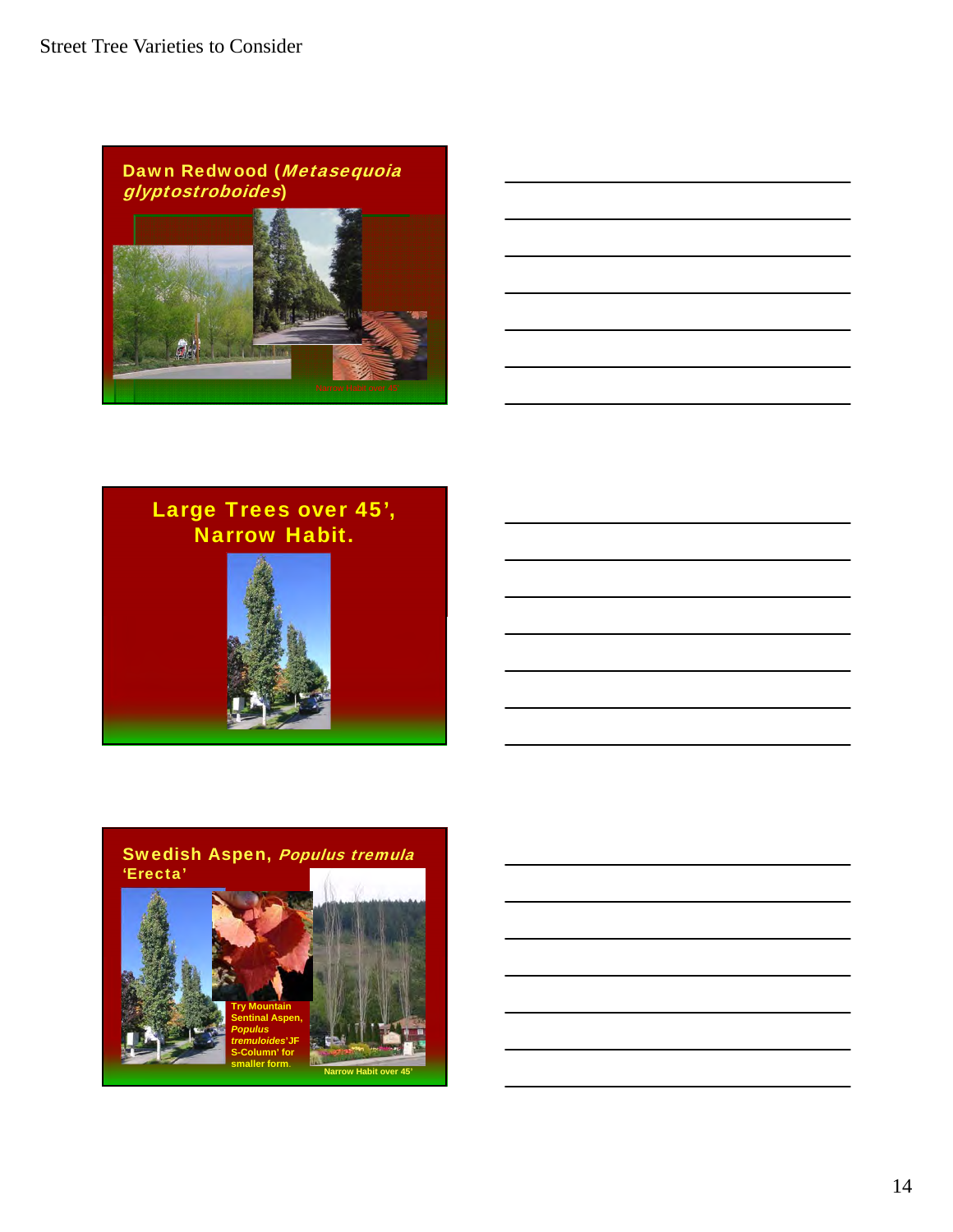





|                 | Acer saccharum 'Hiawatha 1' Oregon Trail® BUD<br>٠        |
|-----------------|-----------------------------------------------------------|
|                 | Acer saccharum 'Reba' Belle Tower® BUD<br>٠               |
|                 | Acer saccharum 'John Pair' BUD<br>٠                       |
|                 | Acer saccharum 'Wright Brothers' BUD<br>٠                 |
| <b>Note:</b>    | Acer saccharum 'Sisseton' Northern Flare® BUD<br>٠        |
|                 | Acer saccharum 'JFS-KW8" Autumn Fest® BUD<br>٠            |
|                 | Acer saccharum 'JFS-Caddo2' Flashfire® BUD<br>ο.          |
| Just a          | Acer tataricum Tatarian OR<br>×                           |
|                 | Acer tataricum 'JFS-KW2' Rugged Charm® BUD<br>×           |
| <b>Fraction</b> | Acer tataricum 'GarAnn' Hot Wings® BUD                    |
|                 | Acer tataricum 'Patdell' Pattern Perfect® BUD             |
|                 | Quercus robur 'Fastigiata' Skyrocket® GFT<br>×.           |
| of What         | w<br>Quercus robur x alba 'Crimschmidt' Crimson Spire™    |
|                 | Quercus palustris 'Pringreen' Green Pillar® GFT<br>×      |
| is              | Quercus bicolor 'JFS - KW12' American Dream® BICOLOR<br>٠ |
|                 | Quercus shumardii, Shumard Plains OR<br>۰                 |
|                 | Quercus macrocarpa 'JFS-KW3' Urban Pinnacle® BUD<br>۰     |
| <b>Coming!</b>  | Quercus robur x bicolor 'Long' Regal Prince® BICOLOR<br>٠ |
|                 | Quercus x macdanielii 'Clemons' Heritage®<br>٠            |
|                 | Quercus macrocarpa 'JFS-KW14' Cobblestone®<br>٠           |
|                 | Quercus robur x alba 'Tabor' Forest Knight®<br>٠          |
|                 | Quercus robur x alba 'JFS-KW1QX' Streetspire®<br>٠        |
|                 | Quercus robur 'JFS-KW2QX' Skinny Genes®<br>٠              |
|                 | Quercus bicolor 'Bonnie and Mike' Beacon® BUD<br>٠        |